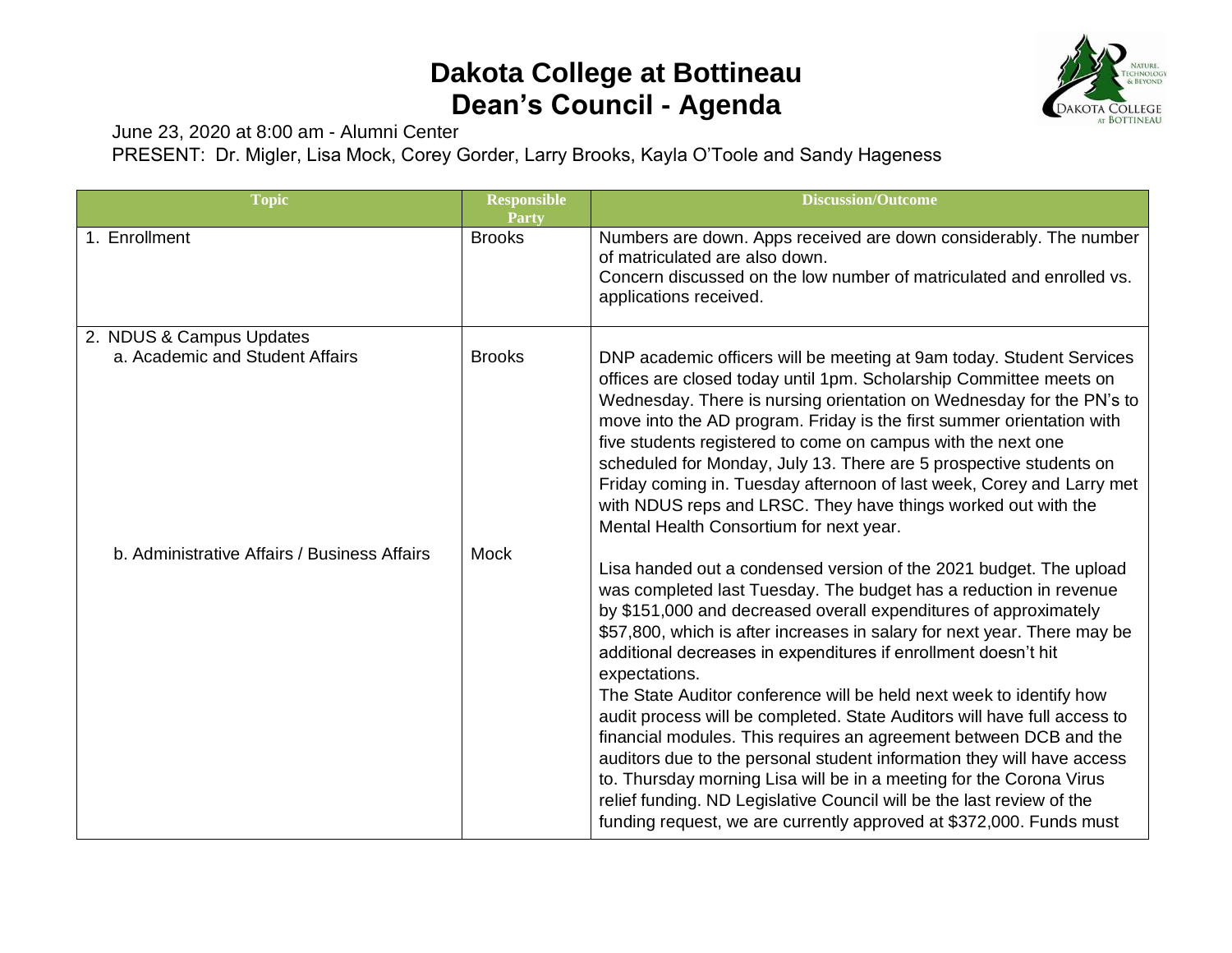## **Dakota College at Bottineau Dean's Council - Agenda**



| d. Distance Education Council/Distance Ed<br>and Academic Support Services | O'Toole  | be spent by December 30, 2020. Lisa is finalizing the CTE grant<br>funding, Carl Perkins.                                                                                                                                                                                                                                                                                                                                                                                                                                                                                                                                                                                                                                                                                                                                                                                                                                                                                                                                                        |
|----------------------------------------------------------------------------|----------|--------------------------------------------------------------------------------------------------------------------------------------------------------------------------------------------------------------------------------------------------------------------------------------------------------------------------------------------------------------------------------------------------------------------------------------------------------------------------------------------------------------------------------------------------------------------------------------------------------------------------------------------------------------------------------------------------------------------------------------------------------------------------------------------------------------------------------------------------------------------------------------------------------------------------------------------------------------------------------------------------------------------------------------------------|
| e. Public Affairs Council                                                  | Hageness | Not available to report.                                                                                                                                                                                                                                                                                                                                                                                                                                                                                                                                                                                                                                                                                                                                                                                                                                                                                                                                                                                                                         |
| f. Athletics                                                               | Gorder   | Postcard mailing is going out this week to reinforce the Hometown<br>Career Scholarship and stay safe, stay local fall opening. There are<br>also banner ads produced and local TV cable ads running with the fall<br>opening message.                                                                                                                                                                                                                                                                                                                                                                                                                                                                                                                                                                                                                                                                                                                                                                                                           |
| h. Chancellor's Cabinet / Dean's Update                                    | Migler   | Continuing to recruit for athletics. Will review gym floor covering bids<br>today. Met with a few local supporters and they would like to do a fund<br>raiser for men's and women's hockey. Tickets would be sold for a<br>fishing excursion in Alaska and drawing to be held August 7 <sup>th</sup> .                                                                                                                                                                                                                                                                                                                                                                                                                                                                                                                                                                                                                                                                                                                                           |
|                                                                            |          | JLG is the architect chosen for the dining center. Prairie Engineering<br>will be mechanical firm and Wold Engineering for civil. Kick-off meeting<br>is scheduled for July 1. Dining center could be open as early as spring<br>of 2022, latest fall 2022. Our Farm Business Management program<br>has been approved for adding an instructor in the western part of the<br>state.<br>Salary budget approved 2% across the board plus market increase to<br>nursing staff. Appropriated funds provided annually have not covered<br>compensation increases annually creating an ongoing challenge. The<br>University System is looking at funding formula which would have<br>helped us next year, but uncertainty in state revenue projections is a<br>concern.<br>Challenge Grant folks are meeting today. Pulling together donations<br>that have been made to make a funding request to the Challenge Grant<br>for academic scholarships.<br>Naval Community College opportunity continues to move forward<br>within the University System. |